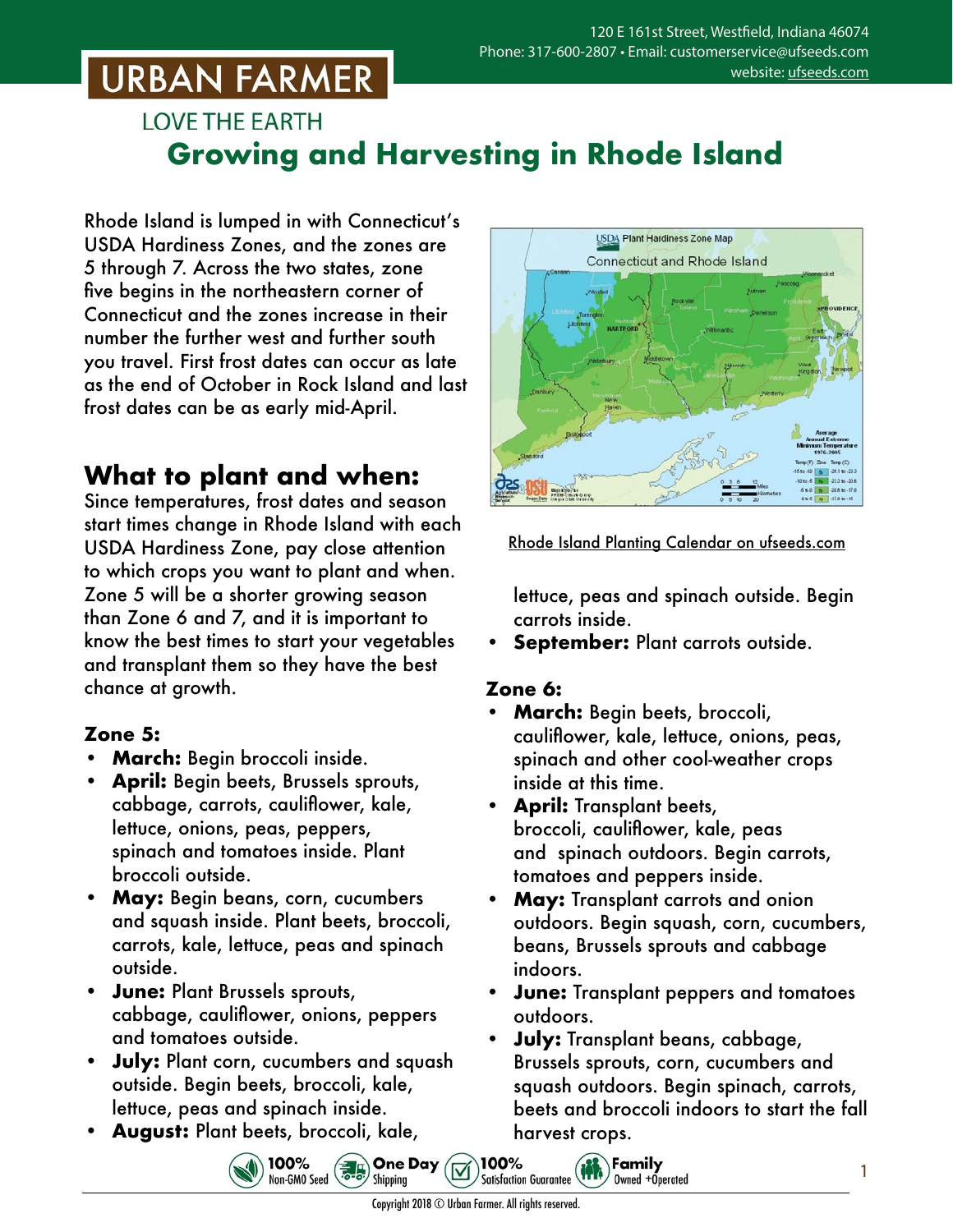# URBAN FARMER

**LOVE THE EARTH** 

- **• August:** Begin kale, lettuce and peas indoors. Transplant spinach outdoors.
- **• September:** Transplant kale, lettuce, peas, carrots, broccoli and beets outdoors.

### **Zone 7:**

- **• February:** Begin broccoli, cauliflower and peas indoors.
- **• March:** Begin beets, cabbage, carrots, kale, lettuce, onions, peppers, spinach and tomato indoors. Near the end of March, transplant broccoli, carrots, peas and cauliflower outdoors.
- **• April:** Transplant kale, lettuce and spinach outdoors. Begin beans and Brussels sprouts indoors.
- **• May:** Transplant onions, peppers and tomatoes outdoors. Begin corn, cucumbers and squash indoors.
- **• June:** Transplant beans, Brussels sprouts, corn, cucumbers and squash outdoors.
- **• July:** Begin cabbage indoors.
- **• August:** Begin beets, broccoli, carrots, cauliflower, kale, lettuce, peas and spinach indoors. Near the end of the month, transplant cabbage outdoors.
- **• September:** Transplant beets, broccoli, carrots, cauliflower, kale, lettuce, peas and spinach outdoors for the fall harvest.

### **Rhode Island's soil and how it affects agriculture:**

Because agriculture is one of the state's top industries, that must mean the soil is pretty good. Rhode Island consists of three dominant soil orders throughout the region, and the largest portion of those are Inceptisols, which are fertile with decent drainage. The most popular items grown by Rhode Island farmers are sweet corn and

100%

100%<br>Non-GM0 Seed (also Shipping



Vegetable seeds and plants [available at ufseeds.com](https://www.ufseeds.com/vegetable-seeds-and-plants/)

apples, as well as potatoes in the southeastern part of the state.

**Inceptisols:** Rhode Island consists mostly of this dominant soil order. Nearly all of the state is Inceptisols soils. This is the most common soil across the earth, and it has decent drainage. These soils are older than Entisols, and they are mainly found in hilly or rocky areas, such as the Rocky Mountains or the Appalachian Mountains.

**Entisols:** Rhode Island has a very small grouping of Entisols throughout the state. The Entisols soils are in a small smattering in the center of the northern border. Entisols are newer soils, and consist of soils that don't fit into any other classification. These soils typically reside in rockier areas and are most concentrated in the Rocky Mountains.

**Ultisols:** This is also barely prevalent in Rhode Island, only available in the far southwestern quadrant in a small patch. Ultisols are acidic with a clay subsurface that has lots of iron. Because of their clay

Family

Owned +Operated



100%